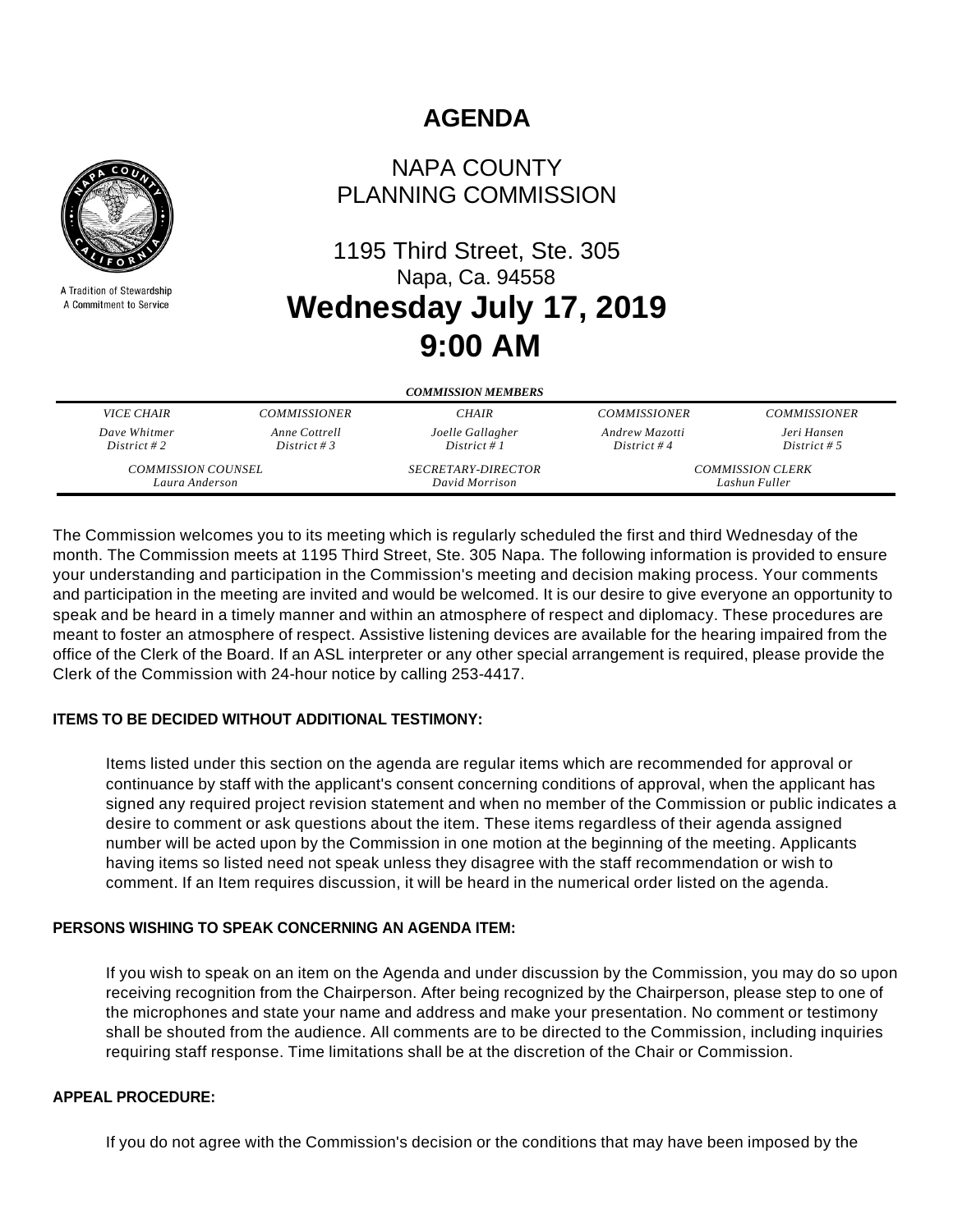Commission in approving an agenda item, you may appeal the Commission's action to the Napa County Board of Supervisors. Appeals may be limited to those issues raised at the public hearing relating to the agenda item or to written correspondence delivered to the Planning Commission at or prior to the public hearing. For additional information concerning the County's Ordinance requirements for filing an appeal or to obtain the required forms to file an appeal, please stop at the front counter in the County Executive Office/Clerk of the Board, 1195 Third Street, Suite 305 in Napa. If you have any question concerning the appeals procedure, please call (707) 253 4580 and request assistance.

All materials relating to an agenda item for an open session of a regular meeting of the Planning Commission which are provided to a majority or all of the members of the Commission by Commissioners, staff or the public within 72 hours of but prior to the meeting will be available for public inspection, at the time of such distribution, in the office of the Clerk of the Planning Commission, 1195 Third Street, Suite 210, Napa, California 94559, Monday through Friday, between the hours of 8:00 a.m. and 5:00 p.m., except for County holidays. Materials distributed to a majority or all of the members of the Commission at the meeting will be available for public inspection at the public meeting if prepared by the members of the Commission or County staff and after the public meeting if prepared by some other person. Availability of materials related to agenda items for public inspection does not include materials which are exempt from public disclosure under Government Code sections 6253.5, 6254, 6254.3, 6254.7, 6254.15, 6254.16, or 6254.22.

**Agenda available on line at www.countyofnapa.org**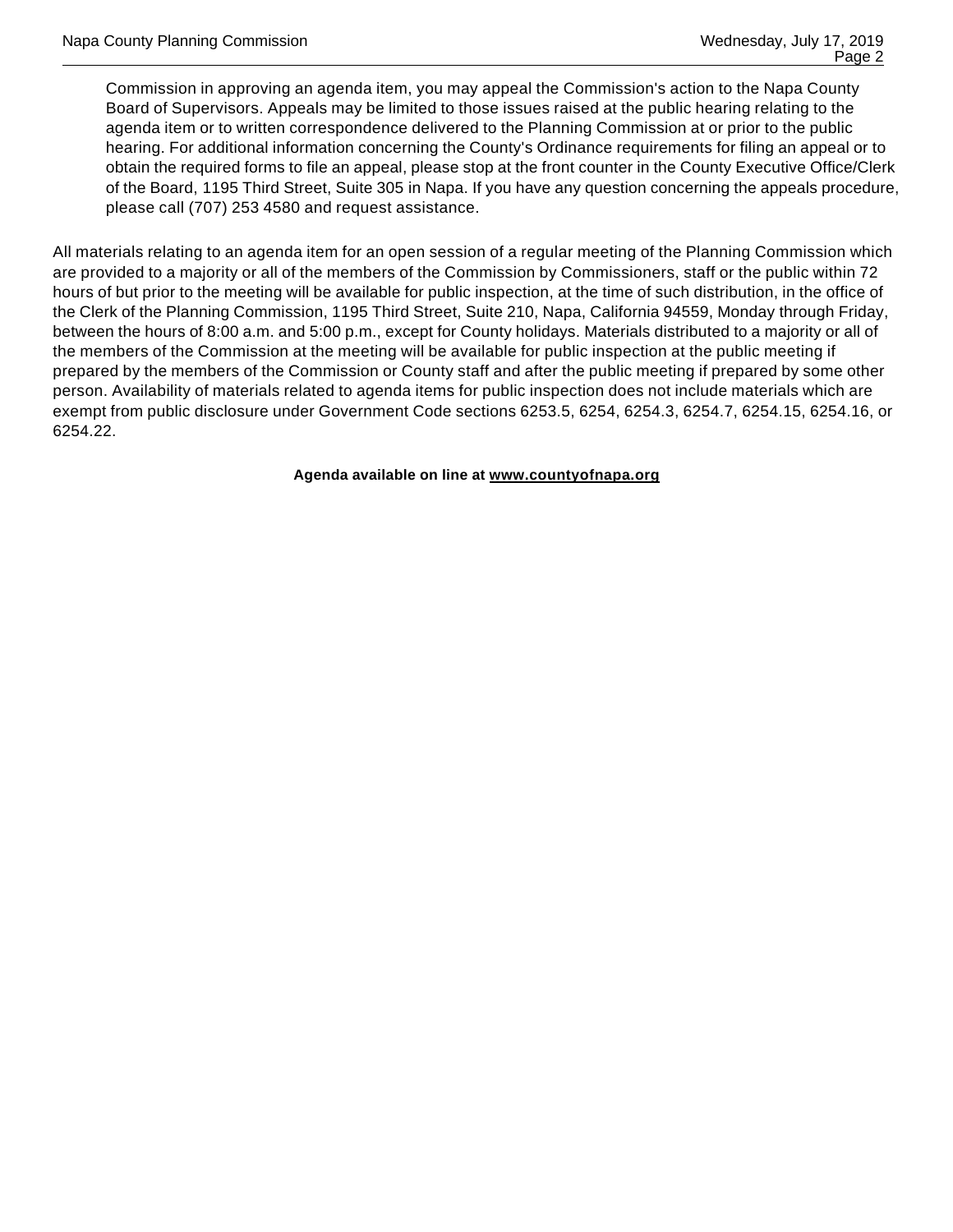## **1. CALL TO ORDER / ROLL CALL**

#### **2. PLEDGE OF ALLEGIANCE**

#### **3. CITIZEN COMMENTS AND RECOMMENDATIONS**

The Commission invites Citizen comments and recommendations concerning current issues and future prospects of a planning nature which are within the jurisdiction of the Planning Commission. Anyone who wishes to speak to the Commission on such a matter, if it is not on the agenda, may do so at this time.

#### **4. APPROVAL OF MINUTES**

The Clerk of the Commission request approval of Minutes for the meeting held on: June 19, 2019 (Commissioner Jeri Hansen was excused)

#### **5. AGENDA REVIEW**

#### **6. DISCLOSURES**

#### **7. PUBLIC HEARING ITEMS**

### **A. GF CARNEROS HOLDINGS, LLC / CARNEROS RESORT AND SPA / USE PERMIT MAJOR MODIFICATION NO. P15-00190-MOD, ROAD AND STREET STANDARDS EXCEPTION REQUEST & DEVELOPMENT AGREEMENT**

**CEQA Status**: Consideration and possible adoption of Categorical Exemptions Class 1, Class 3, Class 4, Class 11, and the General Rule. It has been determined that this type of project does not have a significant effect on the environment and is exempt from the California Environmental Quality Act ("CEQA"); [see Categorical Exemption Class 1 ("Existing Facilities") which may be found in the guidelines for the implementation of CEQA at 14 CCR §15301; Class 3 ("New Construction or Conversion of Small Structures") which may be found in the guidelines for the implementation of CEQA at 14 CCR §15303; Class 4 ("Minor Alterations to Land") which may be found in the guidelines for the implementation of CEQA at 14 CCR §15304; Class 11 ("Accessory Structures") which may be found in the guidelines for the implementation of CEQA at 14 CCR §15311; see also Napa County's Local Procedures for Implementing the CEQA, Appendix B, Class 1, Existing Facilities, Section (1) (a)]; and the General Rule in that it can be seen with certainty that there is no possibility the proposed action may have a significant effect on the environment and therefore CEQA is not applicable. [See Guidelines for the Implementation of CEQA at 14 CCR §15061(b)(3)]. This project is not on any lists of hazardous waste sites enumerated under Government Code Section 65962.5.

**Request:** The project proposal includes the following: 1) relocation of the main entryway and installation of a new entry structure and signage; 2) installation of off-site roadway landscape improvements within Caltrans and County right-of-ways; 3) replacement of the existing wood fence along Old Sonoma Road with a decorative masonry wall; 4) relocation of the Boon Fly Café restaurant to The Market location and use of the existing Boon Fly Café location for storage and staff needs; 5) relocation of The Market space to a smaller, existing office space in the adjacent building; 6) relocation of six existing recreational vehicle spaces to the Hilltop location; 7) alteration and enhancement of the existing Hilltop pool area; 8) relocation of the kitchen gardens located on the flag lot to the farm area; 9) Carneros Inn Mutual Water Company's installation of a private waterline from the terminus of an existing waterline to the Property so that the City of Napa can supply water to the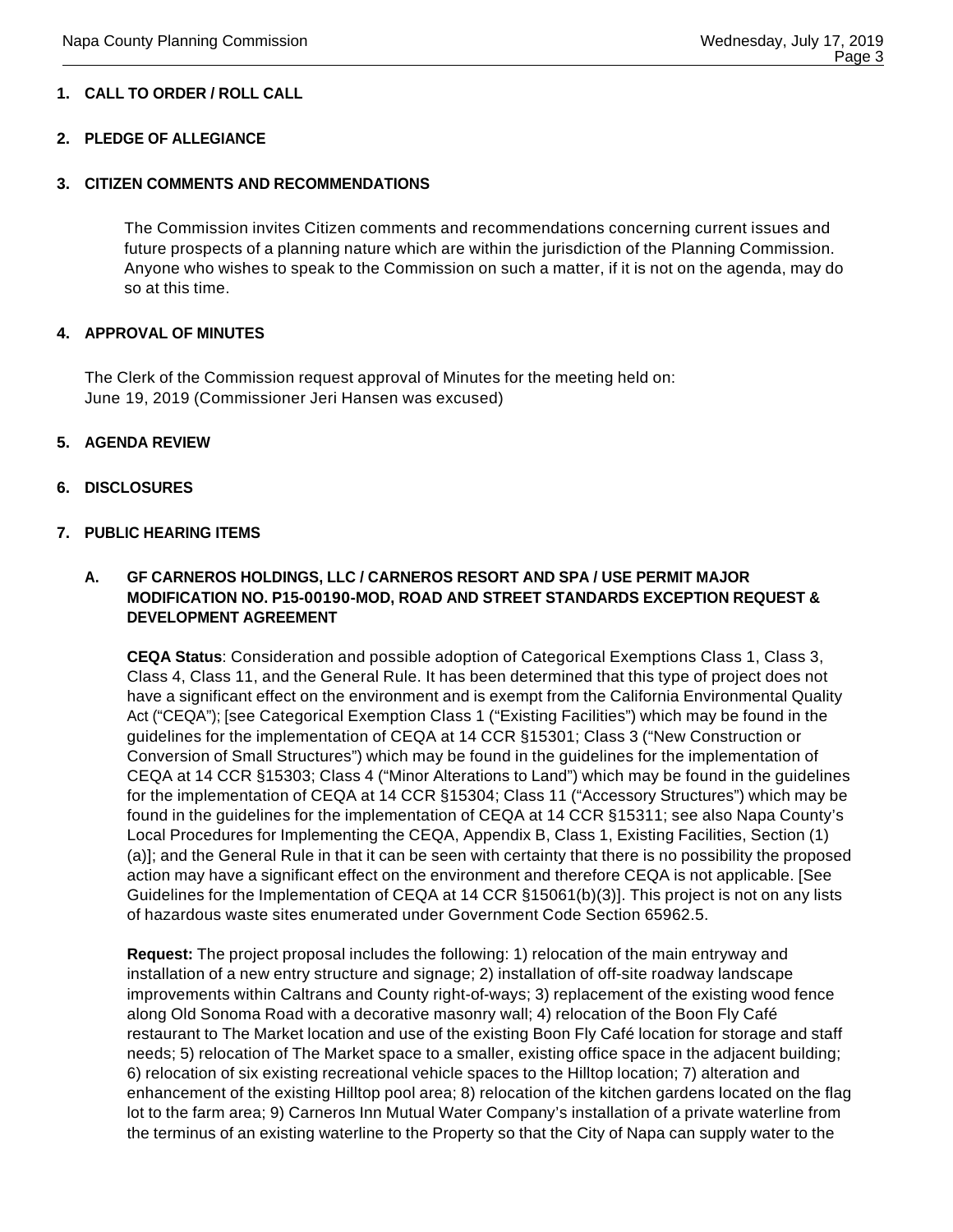Carneros Inn Mutual Water Company, thereby eliminating groundwater use at the site; 10) installation of two pickle ball courts; (11) use of the adjoining CL zoned parcel (APN 047-110-027) as overflow parking for the Carneros Resort; (12) abandonment of the southerly portion of the Old Sonoma Highway and re-use as kitchen gardens; (13) conveyance to the County of one-acre of Carneros Resort land on Old Sonoma Road for use as a future new fire facility; and, (14) relocation of the existing fire facility from the 0.2-acre parcel to the Old Sonoma Road location including the construction of a concrete pad and connection to the Carneros Inn Mutual Water Company waterline, or if the fire facility is not relocated payment of an in-lieu fee towards the construction of a new fire facility equivalent to the cost of constructing a pad and relocating the existing fire facility. An Exception to the County Road and Street Standards is requested to acknowledge widths of less than 22-feet of the existing private internal access drives.

The request also consists of a Development Agreement to provide the Applicant with a vested right to develop the project over a 10 year period from the date of adoption of the ordinance approving the Development Agreement in accordance with the applicable laws and entitlements in effect at the time of project approval. In exchange, the Applicant would agree to terms that would address impacts of the project which could not have been otherwise required under applicable law.

The project site is located at 4048 Sonoma Highway, Napa, California on approximately 27.7 acres on the north side of Sonoma Highway approximately opposite Los Carneros Avenue, within the Commercial Limited and Agricultural Watershed Zoning Districts (APN's: 047-110-003, 047-110-027, 047-110-028, 047-110-062, and 047-400-(01-28 SFAP)(the Property).

**Staff Recommendation:** Recommend the Board of Supervisors find the project Categorically Exempt from CEQA, approve the Exception to the Road and Street Standards as conditioned, approve the Use Permit Major Modification as conditioned and adopt an Ordinance approving the Development Agreement as proposed.

**Staff Contact:** David Morrison (707) 253-4805 or david.morrison@countyofnapa.org or Sean Trippi (707) 299-1353 or sean.trippi@countyofnapa.org

**Applicant:** GF Carneros Holdings, LLC., Attn: Greg Flynn, (415) 835-0225

**Applicant Representative**: Kevin Block, Block & Block, LLP, (707) 251-9871

## **CONTINUED FROM THE JULY 10, 2019 SPECIAL PLANNING COMMISSION MEETING.**

## **8. ADMINISTRATIVE ITEMS- None**

## **9. PLANNING MANAGER'S REPORT**

- DISCUSSION OF ITEMS FOR THE **AUGUST 7, 2019 REGULAR MEETING**
- BOARD OF SUPERVISORS ACTIONS
- OTHER DEPARTMENT ACTIVITIES
- CODE COMPLIANCE REPORT
- ZONING ADMINISTRATOR ACTIONS
- OTHER PENDING PROJECTS' STATUS